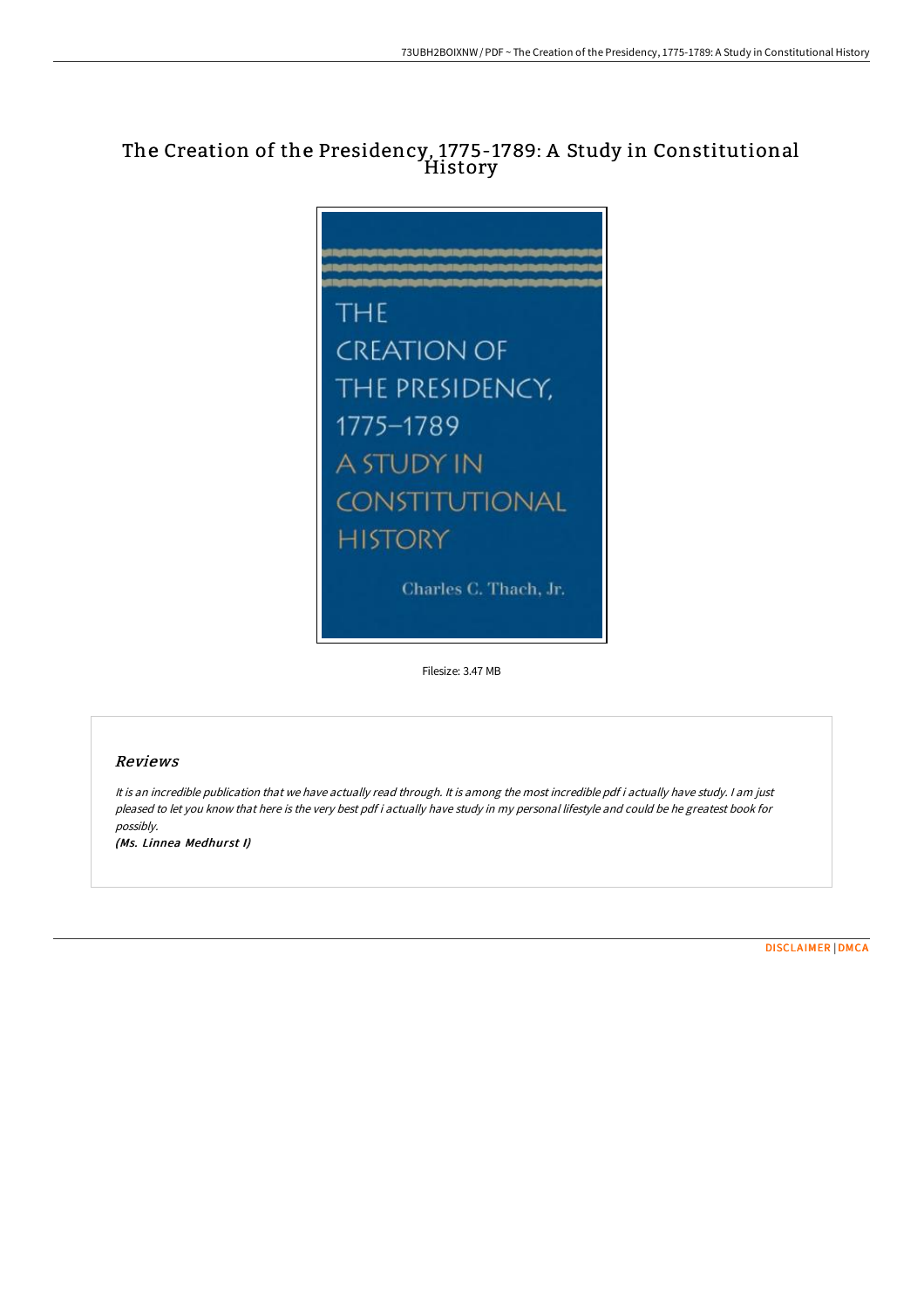# THE CREATION OF THE PRESIDENCY, 1775-1789: A STUDY IN CONSTITUTIONAL HISTORY



To save The Creation of the Presidency, 1775-1789: A Study in Constitutional History eBook, you should refer to the button under and save the document or have access to other information which are have conjunction with THE CREATION OF THE PRESIDENCY, 1775-1789: A STUDY IN CONSTITUTIONAL HISTORY book.

Liberty Fund Inc. Paperback. Book Condition: new. BRAND NEW, The Creation of the Presidency, 1775-1789: A Study in Constitutional History, Charles C. Thach, Fresh from a battle against monarchy, the American Founders were wary of a strong executive, but they were equally conscious that unchecked legislative power risked all the excesses of democracy. Creating an eFective executive who did not dominate the legislative body posed a significant challenge. In THE CREATION OF THE PRESIDENCY, 1775-1789, Charles Thach's lucid analysis reveals how these conflicting concerns shaped the writing of the Constitution and the early clarification of executive powers. Thach sets the stage by analysing the political tendencies during the war and under the Articles of Confederation, showing that experience with rash state legislatures and an ineFectual national Congress contributed to the desire for a strong executive. He presents clearly the scattered deliberations on the executive during the Philadelphia Convention and gives due attention to the important decisions on presidential power made by the First Congress. Originally published in 1923, this book has influenced decades of scholars. In 2003 Raymond Tatalovich and Thomas Engeman referred to it as "the definitive statement of original intent" with respect to the establishment of the presidency. Herbert Storing, in his introduction to the 1969 edition, described it as "so useful and so sound as to be indispensable." Now available in this Liberty Fund edition, Thach's pioneering study can again benefit readers interested in the formation of the US Constitution and the creation of the presidency. This volume addresses the practical issue of liberty and constitutional government: namely, how to design an executive power that will be strong enough to keep order yet remain compatible with individual liberty.

 $PDF$ Read The Creation of the Presidency, 1775-1789: A Study in [Constitutional](http://techno-pub.tech/the-creation-of-the-presidency-1775-1789-a-study.html) History Online **P** Download PDF The Creation of the Presidency, 1775-1789: A Study in [Constitutional](http://techno-pub.tech/the-creation-of-the-presidency-1775-1789-a-study.html) History